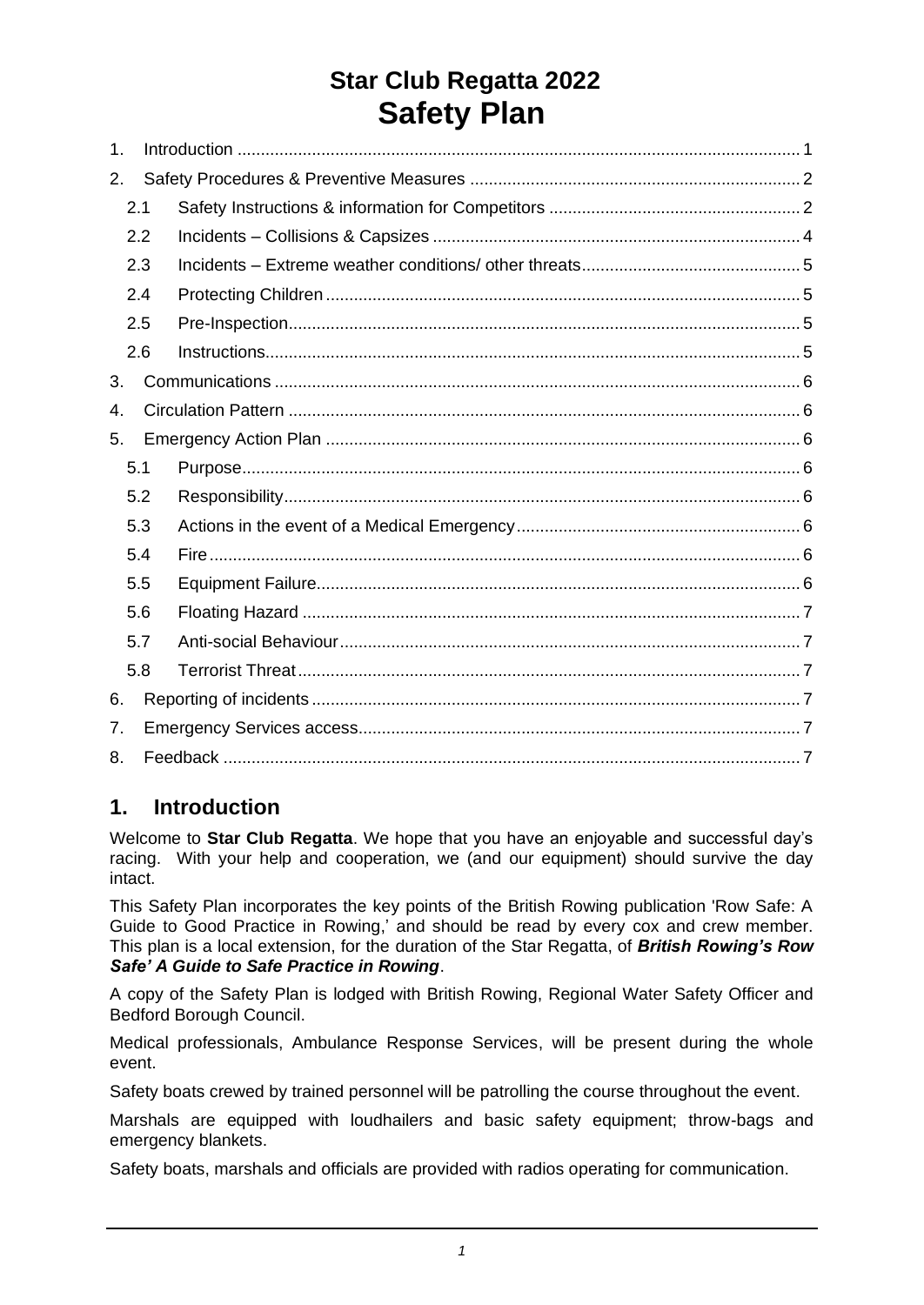## **2. Safety Procedures & Preventive Measures**

## <span id="page-1-0"></span>**2.1 Safety Instructions & Information for Competitors**

## **Equipment:**

It is the responsibility of each crew to ensure that the equipment that they are using is safe and compliant with the requirements of *British Rowing's Rules of Racing* and *'Row Safe' A Guide to Safe Practice in Rowing*. *Coxes arriving at the start without lifejackets will*  **be disqualified.** Coxes of front-loading boats should ensure that their life jackets allow for a quick escape from their boat.

All boats must have secure bow balls, heel restraints and watertight buoyancy chambers. Coxswains must wear a life jacket or buoyancy aid in the correct manner and be familiar with the method of operation. In "front-loader" boats, coxswains must wear manually operated gas-inflation life jackets (Rule 2-3-7a). Spot checks on equipment will take place during the day.

## **Coxes**

All coxes should be familiar with the method of operation of their life jacket.

## **Boat Identification**

All boats must have clearly visible Boat ID, as specified in Rules of British Rowing Section L 'Boat Identification'. Boat ID must be visible on both sides of the boat. Failure to show boat ID may well mean exclusion from taking part in the event.

## **Swimming Ability:**

Every competitor is expected to be in good health and able to swim for a minimum of 50 metres in kit. Although the river is fairly narrow and access from the bank relatively good, there are areas of dangerous undercurrent, especially in the area downstream of the Town Bridge by Bedford Rowing Club.

## **Competitors' Responsibility**

While we endeavour to provide a safe system at this event, each competitor and competing club also has a duty of care to themselves and others. They should:

- remember that they have a duty of care to themselves and any third party both on the water and on land.
- ensure that any equipment (e.g. boats, blades, buoyancy aids, etc.) are safe and prepared to the standards as required under the 'Rules of Racing' and 'RowSafe'. Spot checks may be made by umpires to check on bow ball, heel restraints or other quick-release mechanisms and coxes' life jackets.
- ensure that their boats comply with the buoyancy requirements of section 2.3 of 'Row Safe'.
- observe any 'local rule' or traffic/circulation pattern along with 'RowSafe' provisions.
- Decide whether or not they are competent to use the water course in the prevailing weather conditions; this decision may be taken by the individual, or with their coach/crew.
- Wear adequate clothing / protection that is suited to the conditions on the day.

## **River Hazards**

During racing the following should be noted:

Crews will proceed upstream to the start keeping close to the Embankment wall at all times, avoiding crews racing downstream. There will be no practice starts on the course whilst proceeding to the start. At the Town Bridge, all crews proceeding to the start will use the narrow right-hand arch only. Care to be taken when exiting the Town Bridge going to the start, as racing crews may be coming downstream towards you. Keep to the Town Hall side of the river, and keep to the north side of Goose Island just past Star Club, where marshals will guide you to the marshalling area.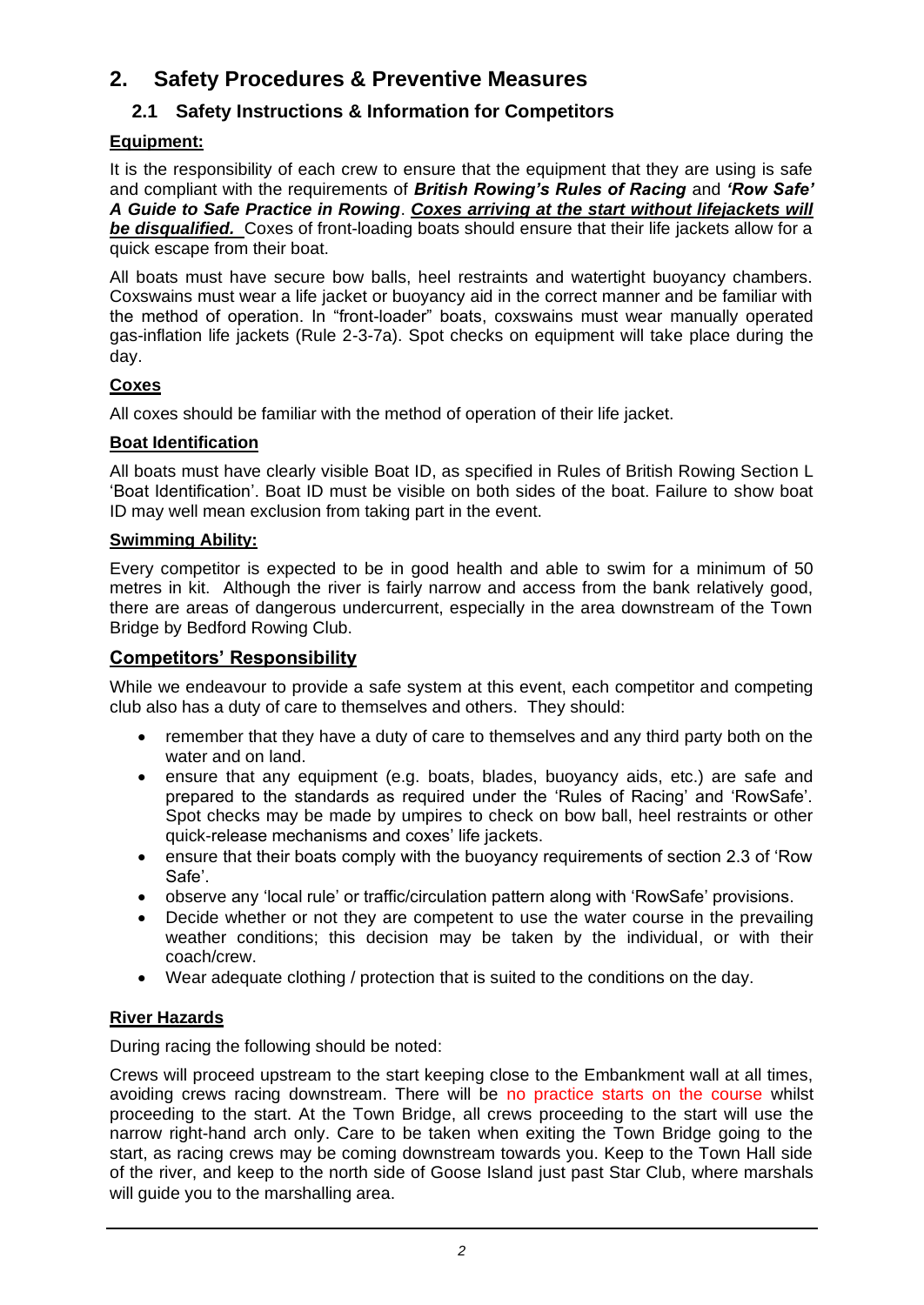Crews will be marshalled upstream of the Start between Hitchin Bridge and the Twin Bridges. No crews to go beyond the Twin Bridges. When going upstream through Hitchin Bridge, keep to the right-hand arch only. Trial starts are discouraged in this area. For your own safety, please observe the warnings and instruction of Marshals at all times.

When proceeding downstream from the marshalling area to the start, use the centre arch only of the Hitchin Bridge. Marshals will then advise you which arch of County Bridge you should take to get onto the stake boats.

The course is marked with buoys separating the two racing lanes. Crews must stay in their lanes throughout the race.

At the Town Bridge, use the two main central arches, one for each lane. (See illustration below)



Other possible hazards are Monkey Island, just past Bedford Rowing Club, the weir, approximately 150 metres downstream of Monkey Island, and the lock where other river users may join the main river. Marshals will monitor comings and goings through the lock.

There is a possible hazard at the weir approaching the Schools boating area, and finally the boating area at the the Schools is always very busy with crews embarking and disembarking from the river.

#### **In the event of capsize:**

The whole course is visible by umpires and marshals. Umpires and marshals are equipped with throwing lines etc. and safety boats patrol the course. In the event of a capsize on the course, please stay with your boat as getting out of the river in many areas is difficult due to the high banks.

#### **Know the rules:**

*British Rowing's Rules of Racing* will be used. The marshalling rules are straightforward – see the event circulation plan – the safety advisor will stop racing if an unsafe situation develops. In particular, keep well into the bank on the way up to the start. Give yourself plenty of time to boat before your race time. Listen for marshals' instructions - they are all experienced in the job and know the event and the river well. Once you have arrived at the marshalling area you will be paired with your opponent and marshalled to the start line. Late arrivals at the start can result in disqualification. Requests for race delays due to boat damage or doubling up will be considered but can be refused.

#### **If you see an accident:**

Umpires and marshals will be the initial public contact points for reporting of emergencies. Umpires normal dress attire is blazer and white trousers, and marshals will wear a high visibility jacket for identification at all times.

This Safety Plan is distributed to all officials.

#### **Safety Boats**

Two safety boats will be available on the course at all times. These shall be equipped with competent people, radios, throw lines, safety blankets and first aid equipment.

#### **First Aid**

First Aid cover is provided at Star Rowing Club and at the Schools' Boathouse, and will be contactable via radio.

#### **Emergency**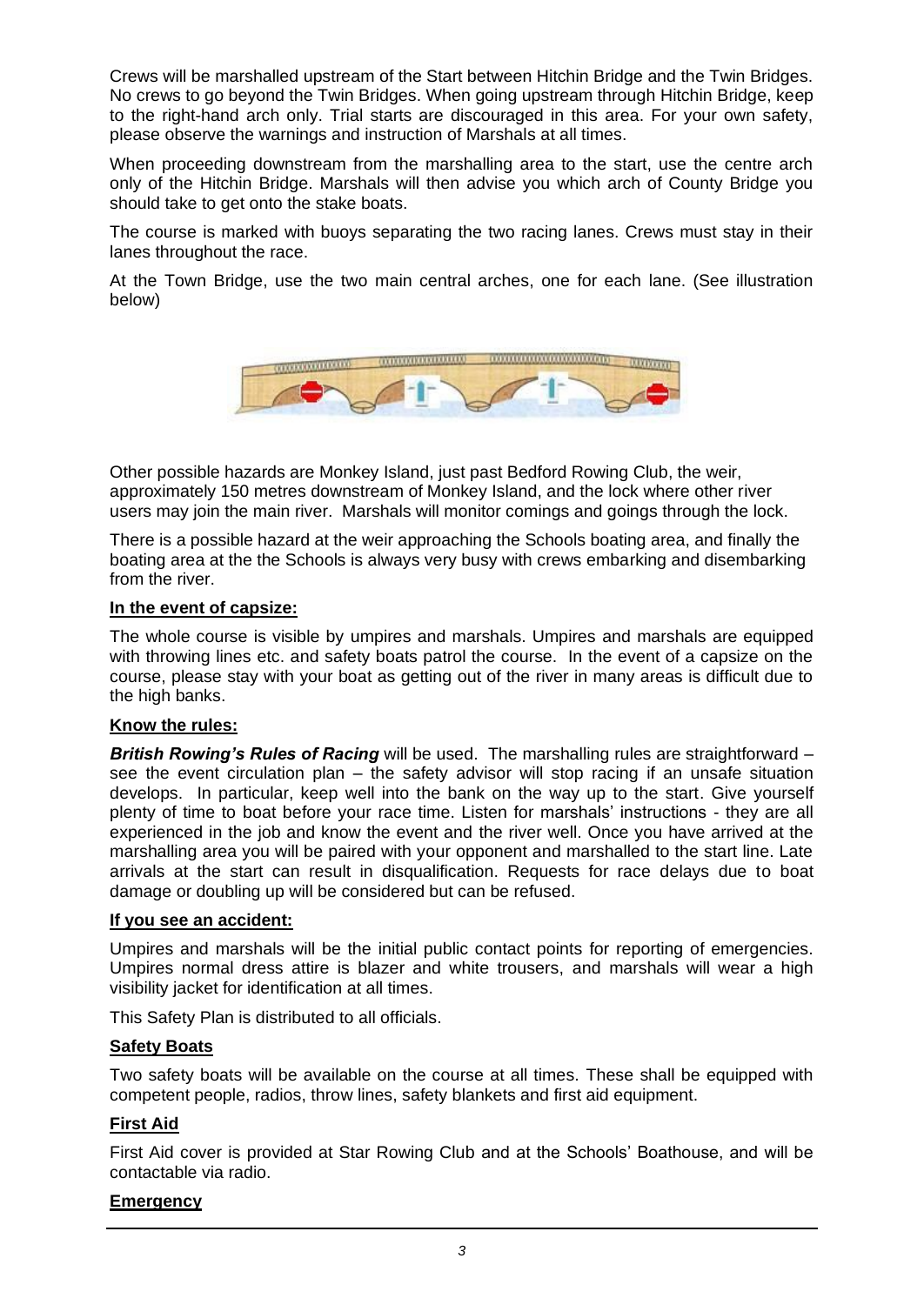The nearest A&E unit is Bedford Hospital (South Wing), accessed via Ampthill Road (A6).

#### *Emergency: Fire, Police, Ambulance: 999 from any telephone.*

#### **Key Personnel**

| Person in charge on the day: | Ian Donald contact via control or mobile:       | 07922833149  |
|------------------------------|-------------------------------------------------|--------------|
| Safety Adviser:              | David Gowing contact via control or<br>mobile:  | 07775 030130 |
| Event Secretary:             | Nicky Durrant contact via control or<br>mobile: | 07971 079764 |
| <b>Event First Aiders:</b>   | <b>Ambulance Response Services</b>              | 07904 040092 |
| <b>Welfare Officer:</b>      | Amber Dorkin contact via control or<br>mobile:  | 07954 334430 |

## **Key Telephone Numbers**

**Telephones** are situated at Bedford Rowing Club, Star Club, Schools' Boat House and public telephones on the north side of the Town Bridge on the Star Club side.

All positions are in radio contact with control, the rescue services and the Chief Umpire.

| <b>Contact numbers:</b> | Event Mobile: 07971 079764 (Event Secretary) |
|-------------------------|----------------------------------------------|
|                         | Schools' Boathouse: 01234 359076             |
|                         | Bedford RC Clubhouse: 01234 353183           |
|                         | Star Clubhouse: 01234 212070                 |

Please ensure you do not obstruct the towpath with boats, trestles, blades and other equipment in case access is required by emergency services. The towpath is also a public thoroughfare.

## <span id="page-3-0"></span>**2.2 Incidents – Collisions & Capsizes**

Above the start/below the finish: Get any boat that is damaged and unable to proceed to the side.

On the course: Any damaged boat which is unable to proceed should be moved to the bankside without delay, preferably to Star Club, Bedford Rowing Club, or the Schools Boathouse. It should be noted that the only normal entry and exit points to the river are from the bankside, downstream of the start at Star Club, Bedford Rowing Club, and the Schools' boathouse.

Umpires and marshals: Shall pay particular attention to any incident on the river. Should a crew be involved in a collision or suffer any injury requiring assistance, or crew member fall out of a boat, the official shall summon a safety launch by radio. If the course is blocked, the official shall also advise the start to stop and hold the next race until advised that the course is clear.

Capsize: The whole course is visible to umpires and marshals. Every umpire and marshal position is equipped with throwing lines and a radio to inform Race Control. STAY WITH THE BOAT! Priority will be to get the rower/sculler removed from the water first, dealing with the boat comes next.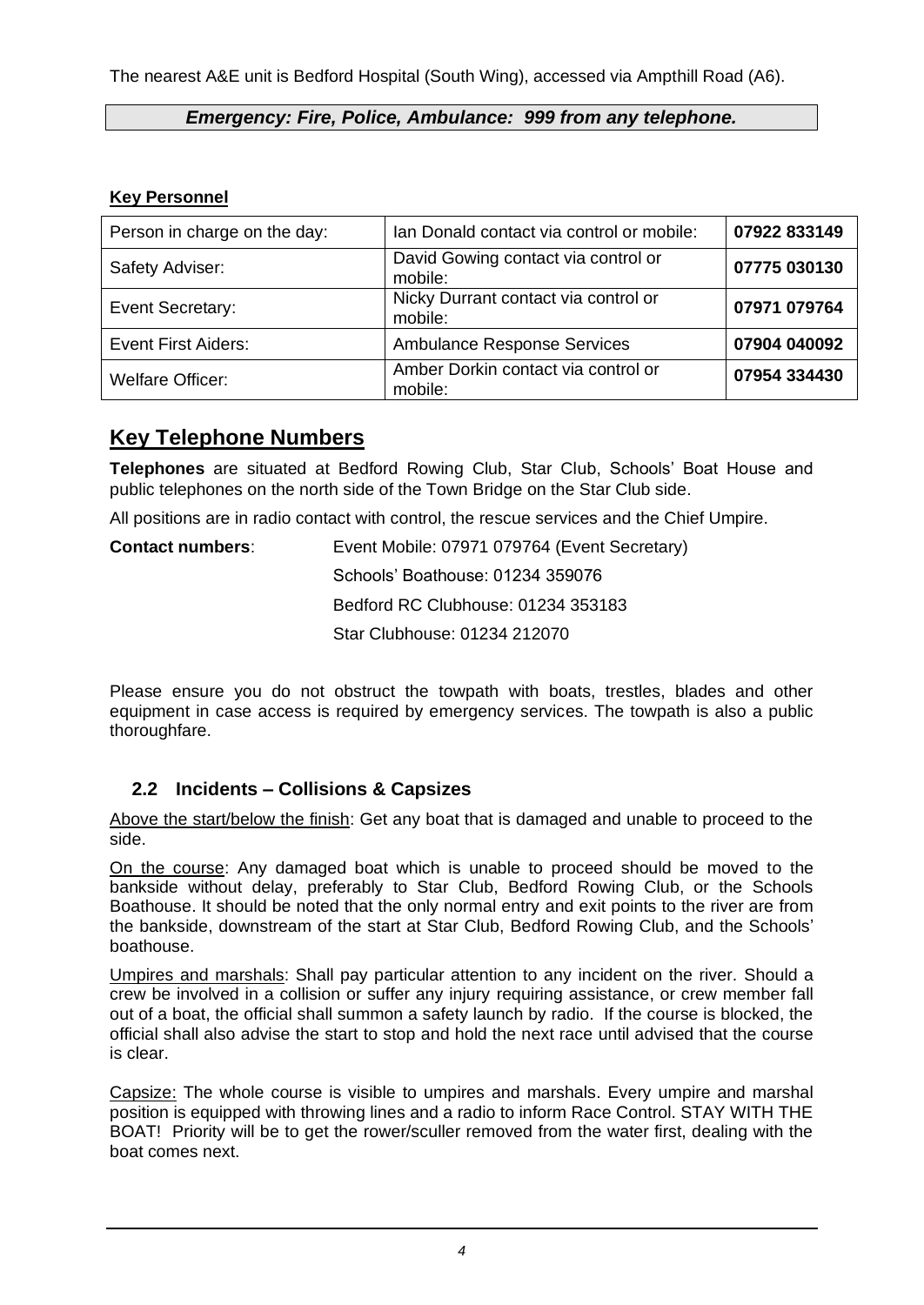#### <span id="page-4-0"></span>**2.3 Incidents – Extreme weather conditions & other threats**

Where extreme weather conditions or other situations that could require the cancellation or postponement of racing, either for the day or until the conditions change, the decision will be the responsibility of the Chairman of the Race Committee and the Safety Adviser. The Chairman of the Race Committee or the Safety Advisor also reserve the right to amend this plan if weather or competition conditions on the day make this necessary. Amendments, postponement or cancellation will be published at Race Control and announced over the public address system.

In the case of lightning, a risk warning will be broadcast advising participants already on land to avoid moving boats and oars during the period of the storm. The message shall make clear whether or not racing could be resumed if conditions improve and whether crews already on the water should return immediately or complete their race first. As soon as the decision is made, every effort will be made to get all competitors and Safety boat crews ashore and safe as quickly as possible.

As for determining when things are safe, use the 30-30 rule. After you see lightning flash, count the number of seconds it takes until you can hear thunder crack. If the time is less than 30 seconds, you are still in danger and should stay in a safe place. Similarly, a person should wait 30 minutes after seeing the last flash of lightning as it may linger after a storm. Nearly half of the deaths caused by lightning strikes occur after a storm has passed.

*NOTE: If an umpire considers that it is unsafe for a crew to race in the prevailing conditions (wind or stream) then that crew may be stopped and withdrawn from the race in the interest of their own safety and the safety of other crews and officials.*

## **2.4 Protecting children**

The organisers of Star Regatta believe that the welfare and wellbeing of all children is paramount. All junior competitors have a right to safety and protection. All suspicions, concerns and allegations of harm will be taken seriously and responded to swiftly and appropriately.

It is expected that the welfare of junior competitors is primarily the responsibility of the competing clubs' own coaches and officers, or individual parents accompanying their children.

In the event of a junior being involved in any incident, the responsible adult will be identified from the competitor's entry form. The named person will be called over the public address system and contacted by the mobile phone number given on the entry form.

It is the responsibility of the coach or parent accompanying juniors to monitor their whereabouts. In the event of any junior crew member going missing, the responsible adult must take appropriate action. In the first instance a call may be broadcast over the PA, by contacting Race Control. The named adult, or in their absence, the Regatta Chairman, is responsible for deciding whether the local police should be contacted in the case of any incident

No individual will have access to personal contact details of junior competitors.

## **2.5 Pre-inspection**

Approximately 1 hour before the start of racing, the Safety Advisor along with the Chairman of the race committee will inspect the course and surroundings for any obstructions or likely problems and assess the weather conditions. A Checklist shall be completed by the Safety Advisor at this time. Any decisions on postponement or cancellation can be considered then.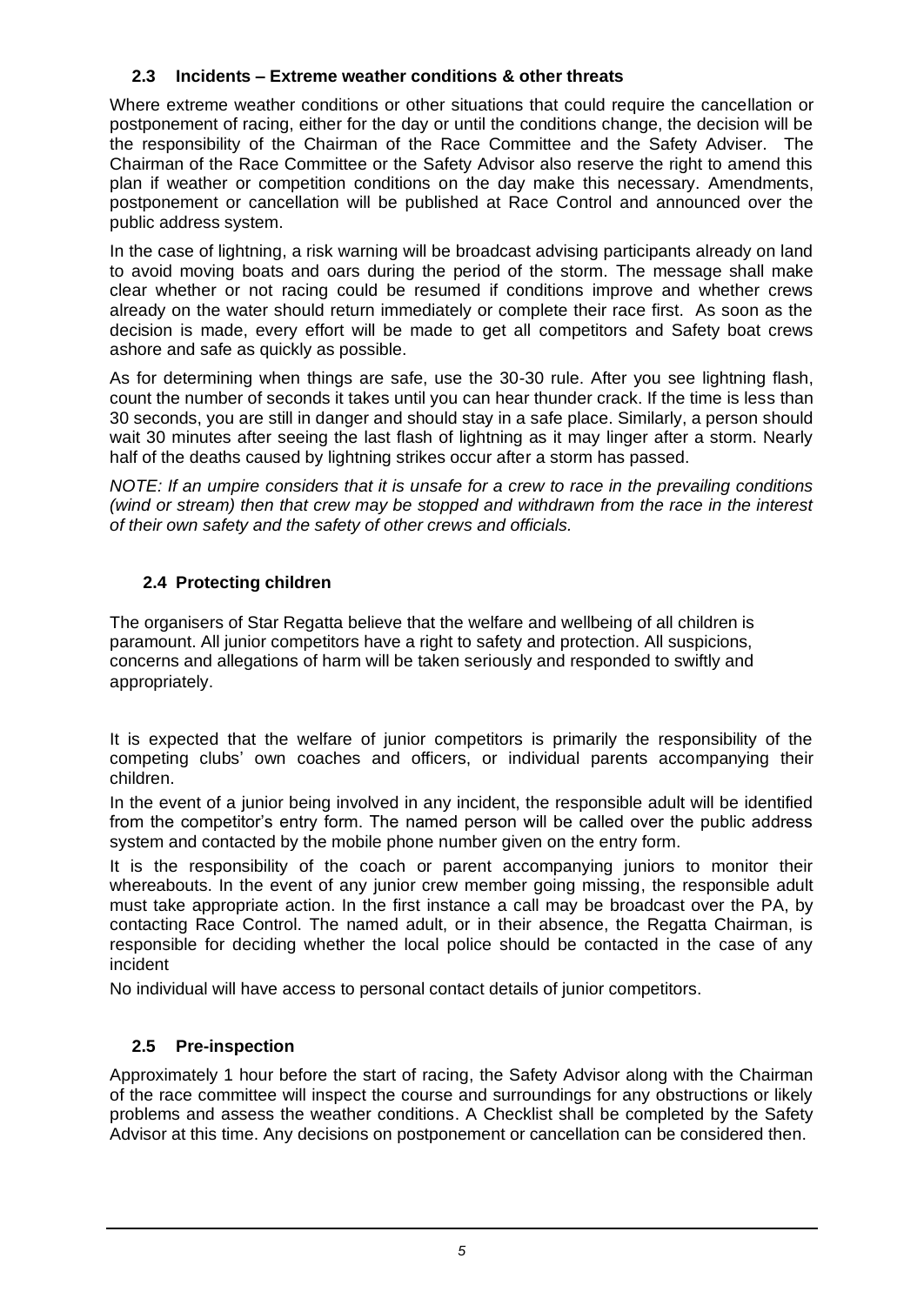#### **2.6 Instructions**

Umpires, marshals, and other officials will be issued with all relevant safety documentation prior to the event. Specific safety information may be issued on the day.

Competitors will receive details of the arrangements and instructions prior to the event.

## <span id="page-5-0"></span>**3. Communications**

<span id="page-5-1"></span>Safety boats are provided with radios operating on the Umpires channel, to maintain contact with umpires and Race Control when needed. "Red" and "Blue" codes will be used to indicate urgency.

Radio etiquette shall be maintained at all times and only relevant event information shall be relayed by radio.

#### **4. Circulation Pattern**

<span id="page-5-2"></span>The majority of visiting crews will boat from downstream of the finish. Crews boating from Star should keep to the North Bank of the river and proceed to the start marshalling area, keeping to the north of Goose Island. Crews boating from Bedford Rowing Club should first check for racing crews before crossing to the North Bank and proceeding upstream towards the start. Crews that have finished their race must clear the finish area promptly and continue to observe Marshals' instructions.

#### **5. Emergency Action Plan**

#### <span id="page-5-3"></span>**5.1 Purpose**

This Emergency Action Plan sets out mitigation and procedures in relation to an emergency that represents a general threat to Regatta participants.

#### <span id="page-5-4"></span>**5.2 Responsibility**

Responsibility for actions in the event of an emergency rests with the Race Committee. These individuals will carry mobile phones at all times.

#### <span id="page-5-5"></span>**5.3 Actions in the event of a medical emergency**

The nearest radio-equipped Race official on the scene takes initial control and will assess the situation. (If necessary, he/she will call emergency services.) As soon as immediate life saving measures are in hand Race Control (if not aware) will be notified. If emergency assistance is required the Official will call "PAN, PAN" or "code RED" on his radio and all other radio users will observe radio silence and follow instructions given by that official.

The initial incident report should briefly include;

- Where.
- What has happened.
- The number of casualties.
- The severity of injuries or illness.
- Any support required.
- If racing needs to be suspended.

As soon as an incident is reported, all stations on radio are to minimise their communications. Absolute priority is to be given to Race Control and those responding directly to the incident.

In the event of any accident or emergency beyond that detailed in the safety plan and outside the capabilities of the first aid and safety facilities, the emergency services will be called using 112 or 999 by mobile phone, or if necessary from fixed lines available at Bedford Rowing Club, Schools Boathouse or Star Club.